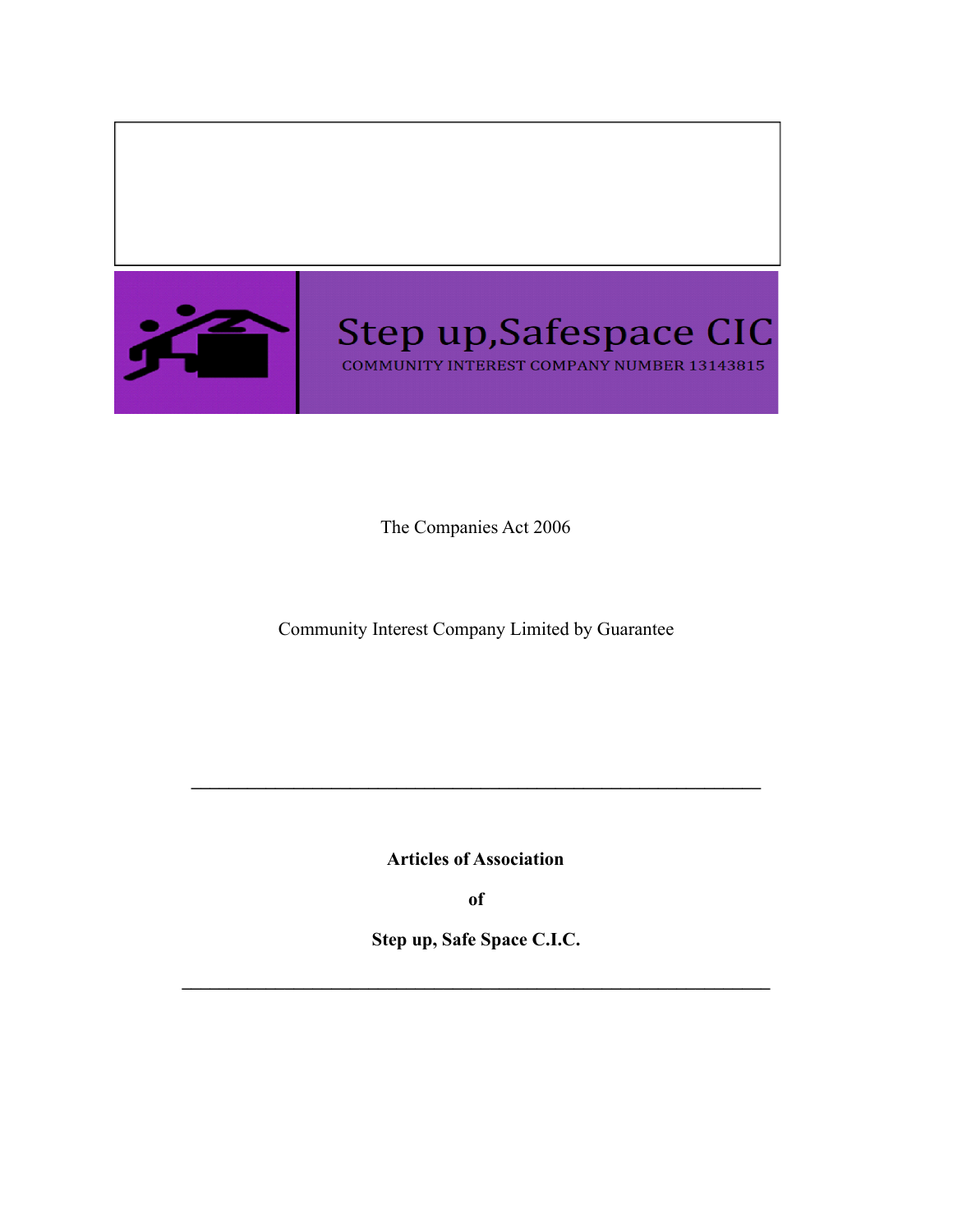(CIC Limited by Guarantee, Schedule 1, Small Membership)

## **The Companies Act 2006 Community Interest Company Limited by Guarantee**

# **INDEX TO THE ARTICLES**

| <b>INTERPRETATION</b><br>$\mathbf{1}$ |                                                      |                                            |  |
|---------------------------------------|------------------------------------------------------|--------------------------------------------|--|
|                                       | <b>Defined Terms</b>                                 | $\mathbf{1}$                               |  |
|                                       | <b>Community Interest Company</b>                    | $\mathbf{1}$                               |  |
| $\frac{1}{2}$ .<br>$\frac{2}{3}$ .    | <b>Asset Lock</b>                                    | $\mathbf 1$                                |  |
| 4.                                    | <b>Not for profit</b>                                |                                            |  |
|                                       | <b>OBJECTS, POWERS AND LIMITATION OF LIABILITY</b>   |                                            |  |
| 5.                                    | <b>Objects</b>                                       |                                            |  |
| $\frac{6}{7}$                         | <b>Powers</b>                                        |                                            |  |
|                                       | <b>Liability of members</b>                          |                                            |  |
|                                       | <b>DIRECTORS</b>                                     |                                            |  |
|                                       | <b>DIRECTORS' POWERS AND RESPONSIBILITIES</b>        |                                            |  |
| 8.                                    | <b>Directors' general authority</b>                  | 22222222333333                             |  |
| <u>9.</u>                             | <b>Members' reserve power</b>                        |                                            |  |
| <u>10.</u>                            | <b>Chair</b>                                         |                                            |  |
| <u>11.</u>                            | <b>Directors may delegate</b>                        |                                            |  |
|                                       | <b>DECISION-MAKING BY DIRECTORS</b>                  |                                            |  |
| <u>12.</u>                            | <b>Directors to take decisions collectively</b>      |                                            |  |
| <u>13.</u>                            | <b>Calling a Directors' meeting</b>                  |                                            |  |
| <u>14.</u>                            | <b>Participation in Directors' meetings</b>          | $\overline{4}$                             |  |
| <u>15.</u>                            | <b>Quorum for Directors' meetings</b>                | $\overline{4}$                             |  |
| <u>16.</u>                            | <b>Chairing of Directors' meetings</b>               | $\begin{array}{c} 5 \\ 5 \\ 5 \end{array}$ |  |
| <u>17.</u>                            | <b>Decision-making at meetings</b>                   |                                            |  |
| <u>18.</u>                            | <b>Decisions without a meeting</b>                   |                                            |  |
| <u>19.</u>                            | <b>Conflicts of interest</b>                         | 5                                          |  |
| <u>20.</u>                            | Directors' power to authorise a conflict of interest | 6                                          |  |
| 21.                                   | <b>Register of Directors' interests</b>              | $\sqrt{6}$                                 |  |
|                                       | <b>APPOINTMENT AND RETIREMENT OF DIRECTORS</b>       | $\overline{7}$                             |  |
| <u>22.</u>                            | <b>Methods of appointing Directors</b>               | $\overline{7}$                             |  |
| 23.                                   | <b>Termination of Director's appointment</b>         | $\overline{7}$                             |  |
| <u>24.</u>                            | <b>Directors' remuneration</b>                       | $\overline{7}$                             |  |
| 25.                                   | <b>Directors' expenses</b>                           | 8                                          |  |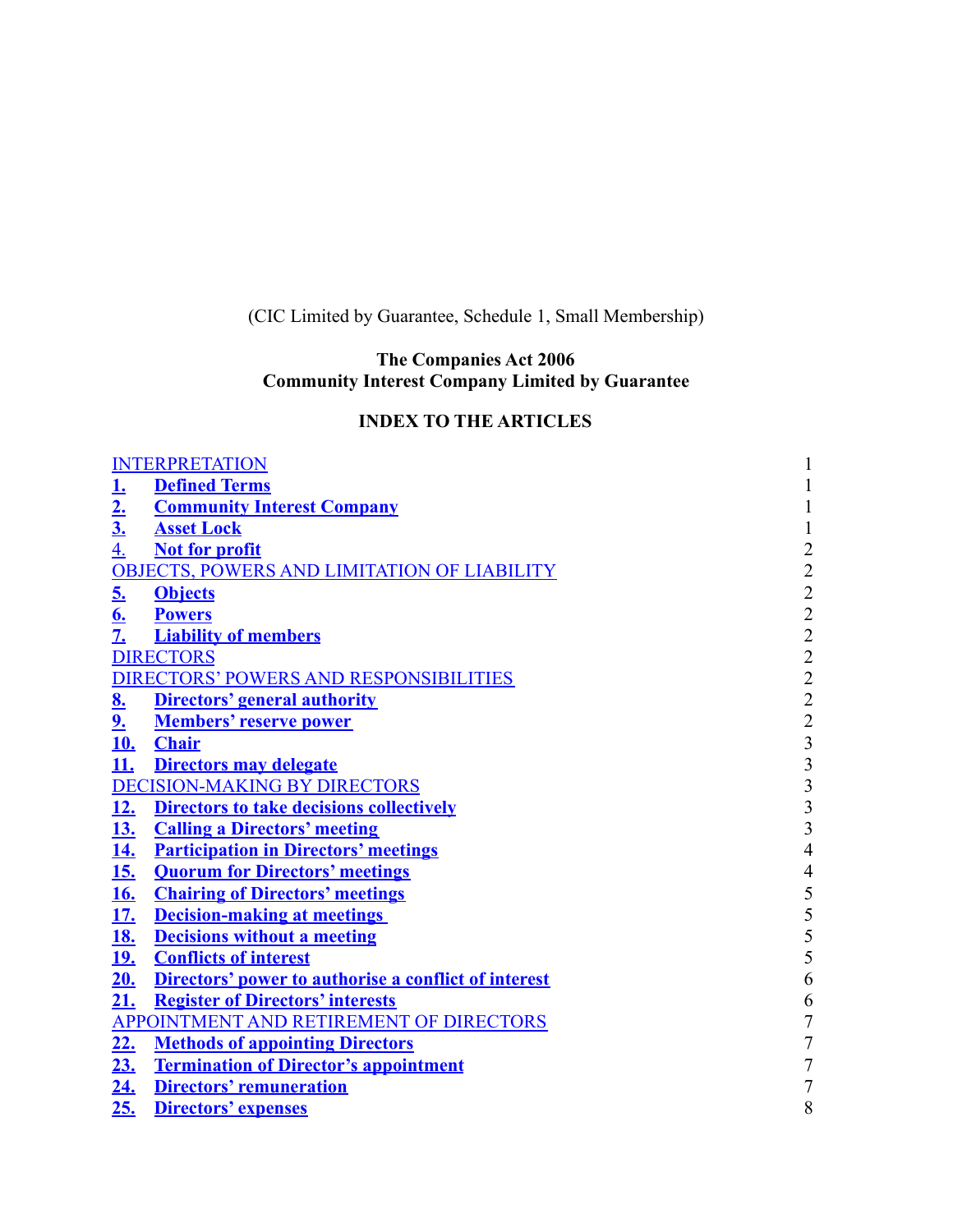| <b>MEMBERS</b> |                                               |    |
|----------------|-----------------------------------------------|----|
|                | <b>BECOMING AND CEASING TO BE A MEMBER</b>    | 8  |
| 26.            | <b>Becoming a member</b>                      | 8  |
| 27.            | <b>Termination of membership</b>              | 8  |
|                | <b>DECISION MAKING BY MEMBERS</b>             | 9  |
| <u>28.</u>     | <b>Members' meetings</b>                      | 9  |
| 29.            | <b>Written resolutions</b>                    | 9  |
|                | ADMINISTRATIVE ARRANGEMENTS AND MISCELLANEOUS | 10 |
| <u>30.</u>     | <b>Means of communication to be used</b>      | 10 |
| <u>31.</u>     | <b>Irregularities</b>                         | 10 |
| <u>32.</u>     | <b>Minutes</b>                                | 10 |
| <u>33.</u>     | <b>Records and accounts</b>                   | 11 |
| <u>34.</u>     | <b>Indemnity</b>                              | 11 |
| <u>35.</u>     | <b>Insurance</b>                              | 12 |
| <b>36.</b>     | <b>Exclusion of model articles</b>            | 12 |
|                | <b>SCHEDULE</b>                               | 13 |

# **The Companies Act 2006**

## **Articles of Association**

#### **of**

# **Step up, Safe Space C.I.C.**

# **INTERPRETATION**

# **• Defined Terms**

• The interpretation of these Articles is governed by the provisions set out in the Schedule at the end of the Articles.

## **• COMMUNITY INTEREST COMPANY AND ASSET LOCK**

# **• Community Interest Company**

- The Company is to be a community interest company.
- **• Asset Lock**
- The Company shall not transfer any of its assets other than for full consideration.
- Provided the conditions in Article 3.3 are satisfied, Article 3.1 shall not apply to: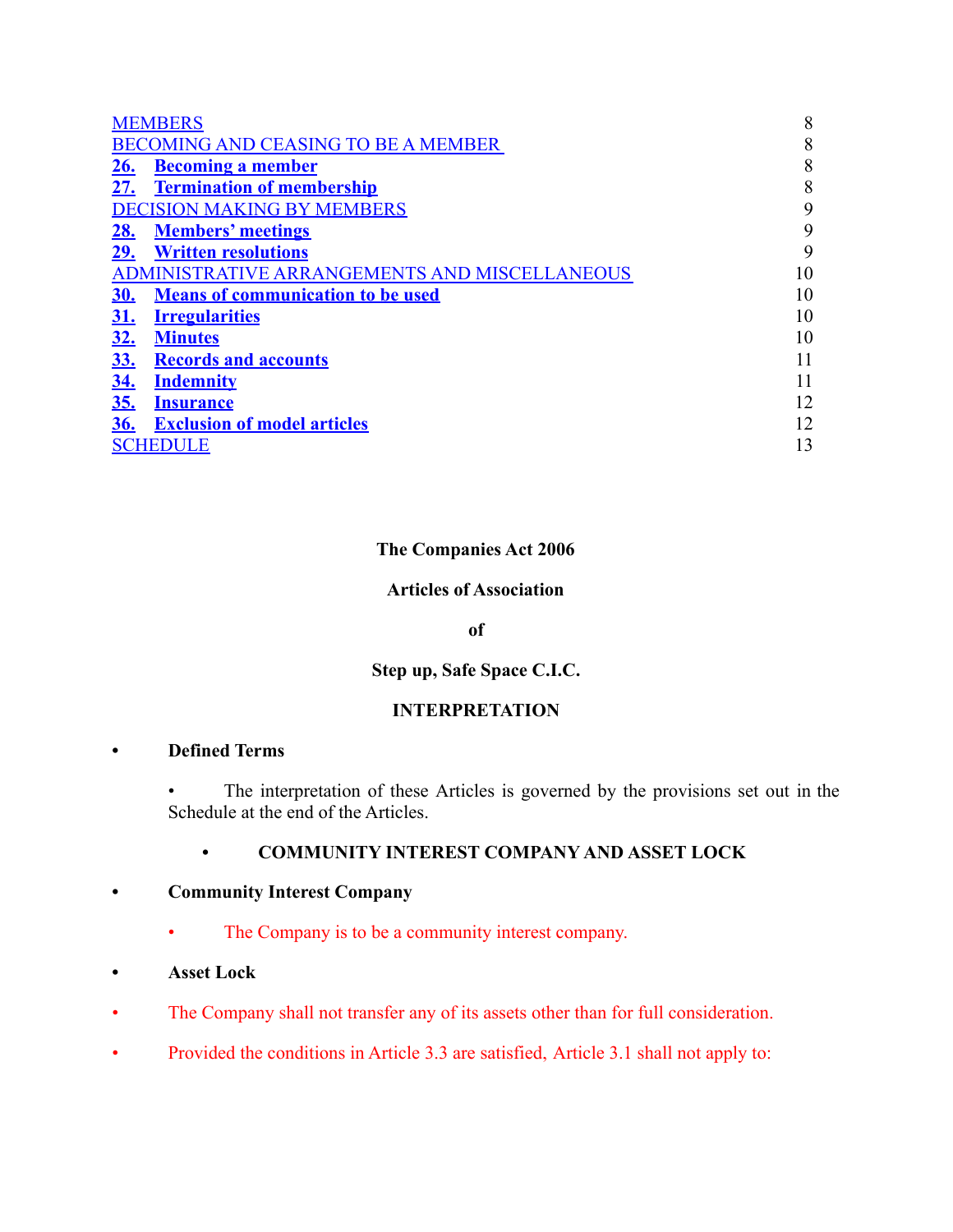- the transfer of assets to any specified asset-locked body, or (with the consent of the Regulator) to any other asset-locked body; and
- the transfer of assets made for the benefit of the community other than by way of a transfer of assets into an asset-locked body.
- The conditions are that the transfer of assets must comply with any restrictions on the transfer of assets for less than full consideration which may be set out elsewhere in the memorandum or Articles of the Company.
	- $If:$ 
		- the Company is wound up under the Insolvency Act 1986; and
		- all its liabilities have been satisfied
- any residual assets shall be given or transferred to the asset-locked body specified in Article 3.5 below.
- For the purposes of this Article 3, the following asset-locked body is specified as a potential recipient of the Company's assets under Articles 3.2 and 3.4:

Name:  $\lceil$ (Please note that a community interest company cannot nominate itself as the asset locked body. It also cannot nominate a non-asset locked body. An asset locked body is defined as a CIC or charity, a permitted society or non-UK based equivalent. ) • Charity Registration Number (if applicable): [ ]

- Company Registration Number (if applicable): [
- Registered Office: [
- **• Not for profit**

• The Company is not established or conducted for private gain: any surplus or assets are used principally for the benefit of the community.

# **OBJECTS, POWERS AND LIMITATION OF LIABILITY**

## **• Objects**

The objects of the Company are to carry on activities which benefit the community and in particular (without limitation) to [

**• Powers**

• To further its objects the Company may do all such lawful things as may further the Company's objects and, in particular, but, without limitation, may borrow or raise and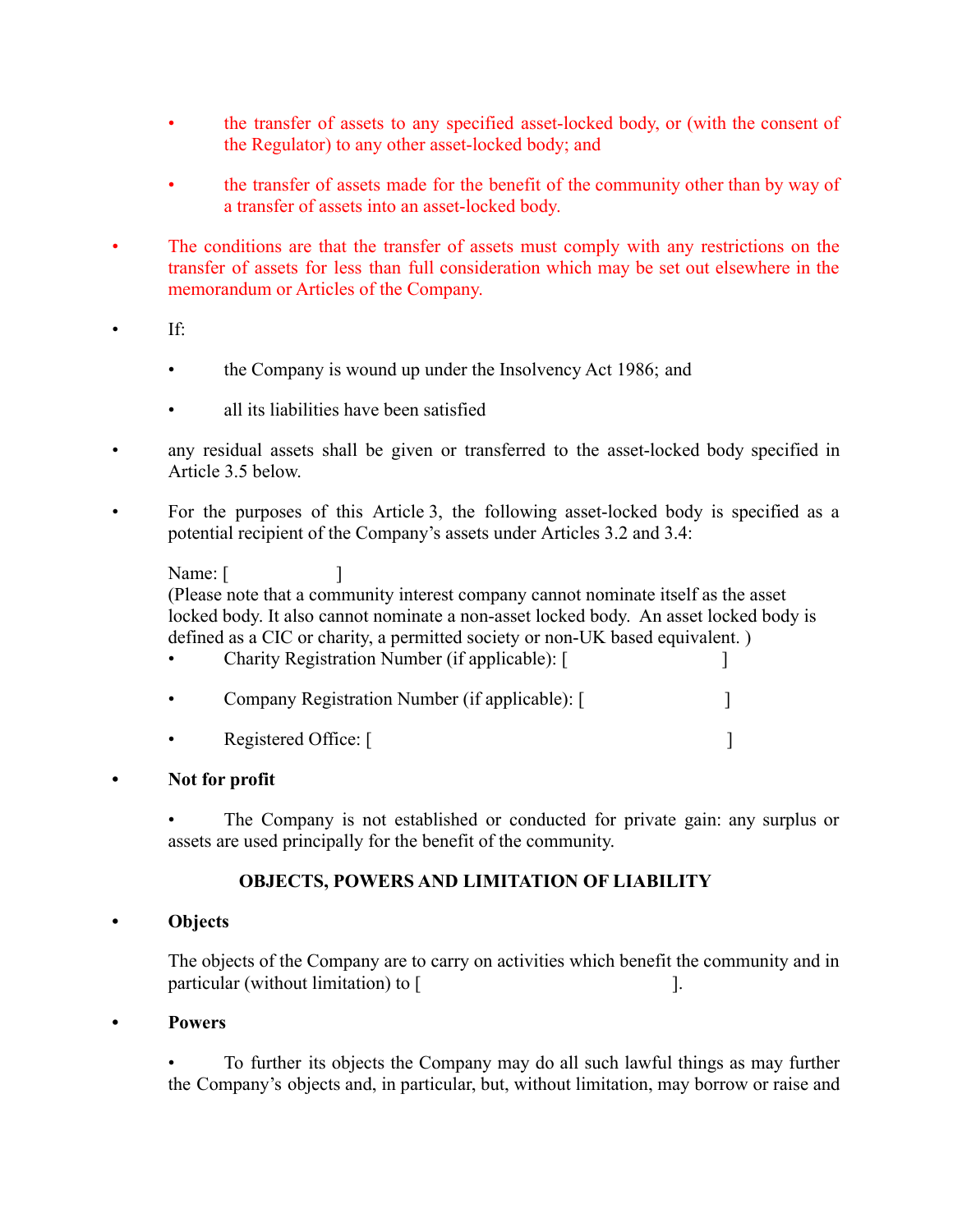secure the payment of money for any purpose including for the purposes of investment or of raising funds.

#### **• Liability of members**

The liability of each member is limited to £1, being the amount that each member undertakes to contribute to the assets of the Company in the event of its being wound up while he or she is a member or within one year after he or she ceases to be a member, for:

- payment of the Company's debts and liabilities contracted before he or she ceases to be a member;
- payment of the costs, charges and expenses of winding up; and
- adjustment of the rights of the contributories among themselves.

#### **DIRECTORS**

#### **DIRECTORS' POWERS AND RESPONSIBILITIES**

#### **• Directors' general authority**

Subject to the Articles, the Directors are responsible for the management of the Company's business, for which purpose they may exercise all the powers of the Company.

#### **• Members' reserve power**

- The members may, by special resolution, direct the Directors to take, or refrain from taking, specific action.
- No such special resolution invalidates anything which the Directors have done before the passing of the resolution.

#### **• Chair**

The Directors may appoint one of their number to be the chair of the Directors for such term of office as they determine and may at any time remove him or her from office.

#### **• Directors may delegate**

- Subject to the Articles, the Directors may delegate any of the powers which are conferred on them under the Articles or the implementation of their decisions or day to day management of the affairs of the Company:
	- to such person or committee;
	- by such means (including by power of attorney);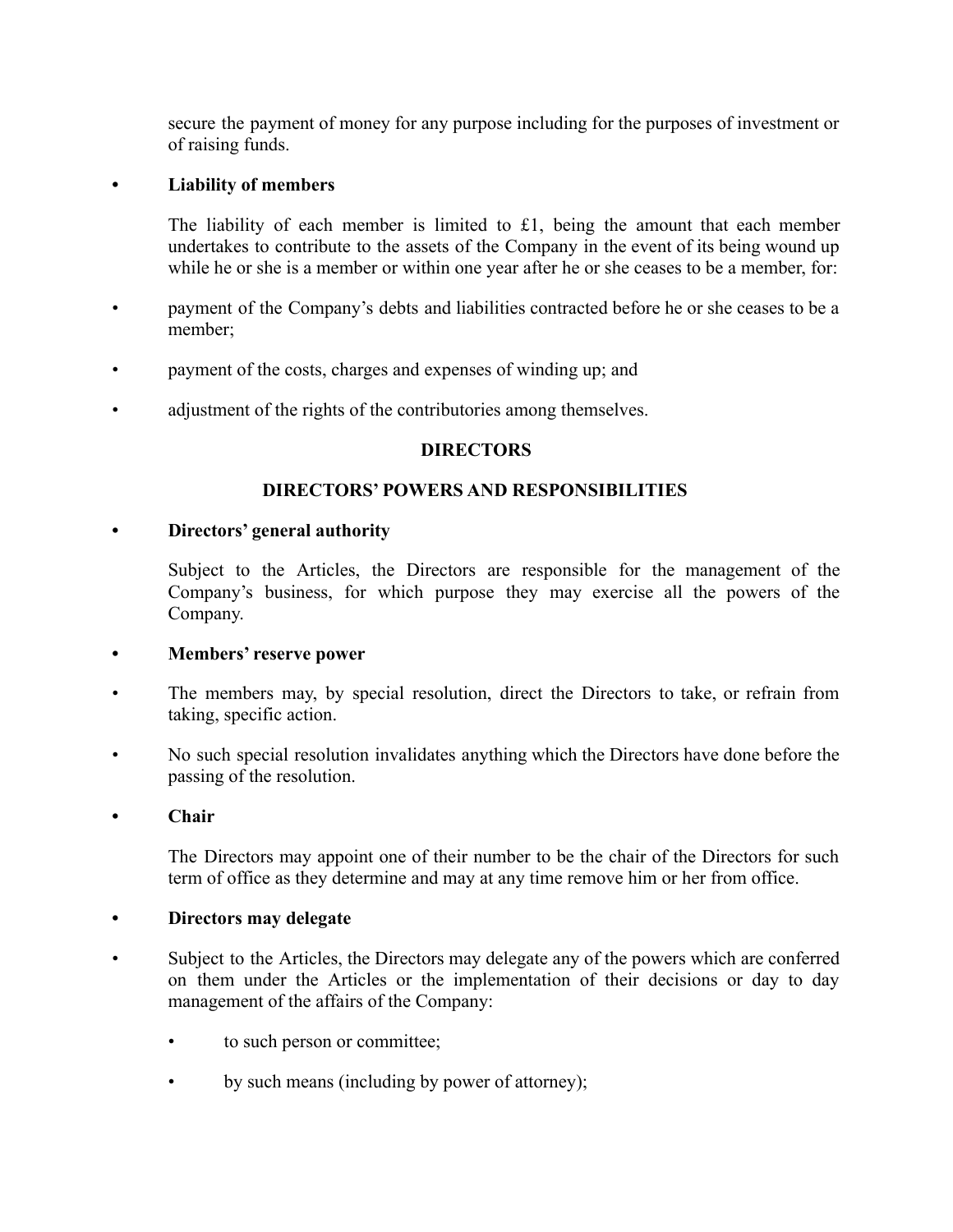- to such an extent;
- in relation to such matters or territories; and
- on such terms and conditions;

as they think fit.

- If the Directors so specify, any such delegation of this power may authorise further delegation of the Directors' powers by any person to whom they are delegated.
- The Directors may revoke any delegation in whole or part, or alter its terms and conditions.

## **DECISION-MAKING BY DIRECTORS**

#### **• Directors to take decisions collectively**

Any decision of the Directors must be either a majority decision at a meeting or a decision taken in accordance with Article 18. [In the event of the Company having only one Director, a majority decision is made when that single Director makes a decision.]

#### **• Calling a Directors' meeting**

- Two Directors may (and the Secretary, if any, must at the request of two Directors) call a Directors' meeting.
- A Directors' meeting must be called by at least seven Clear Days' notice unless either:
	- all the Directors agree; or
	- urgent circumstances require shorter notice.
- Notice of Directors' meetings must be given to each Director.
- Every notice calling a Directors' meeting must specify:
	- the place, day and time of the meeting; and
	- if it is anticipated that Directors participating in the meeting will not be in the same place, how it is proposed that they should communicate with each other during the meeting.
- Notice of Directors' meetings need not be in Writing.
- Notice of Directors' meetings may be sent by Electronic Means to an Address provided by the Director for the purpose.
- **• Participation in Directors' meetings**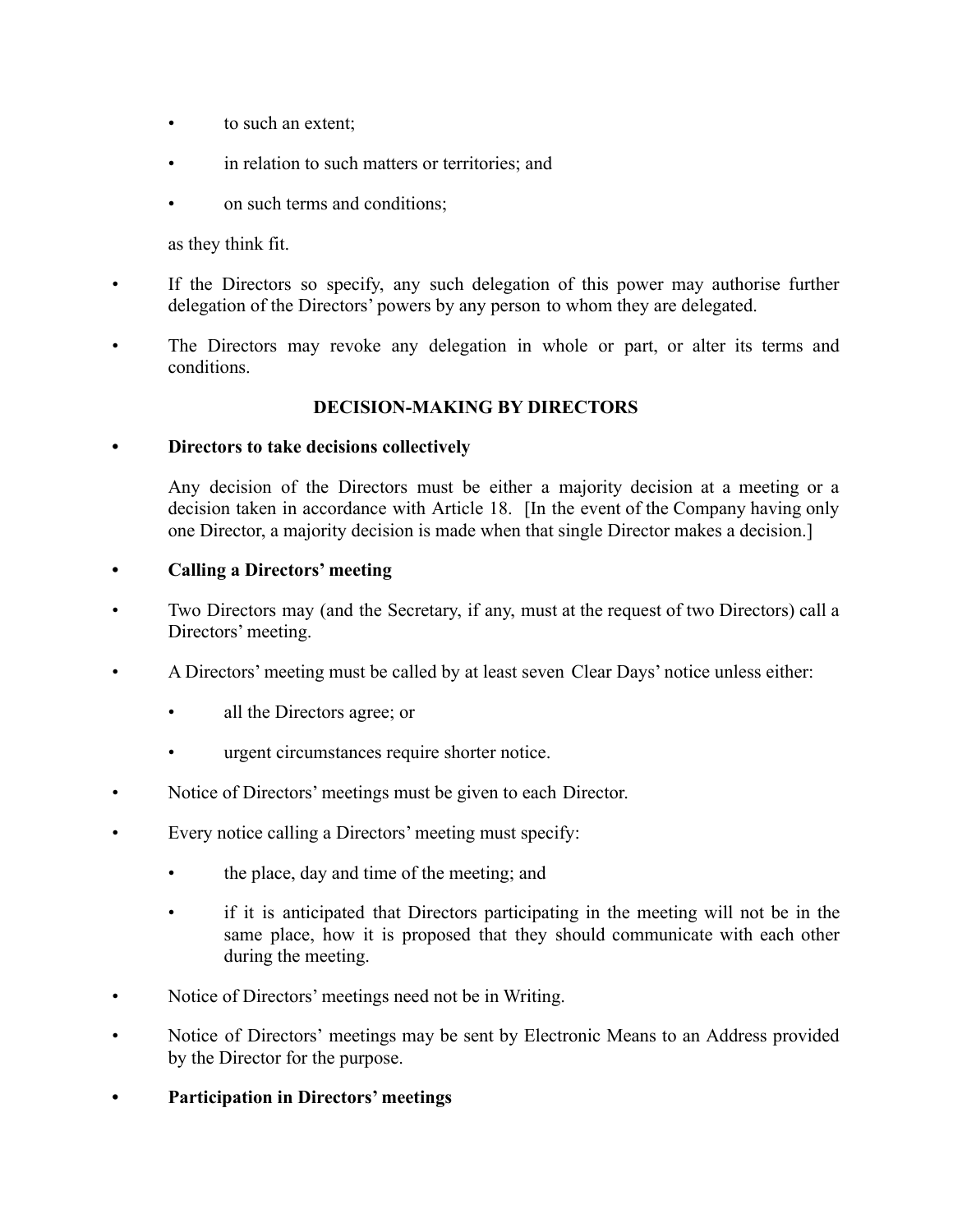- Subject to the Articles, Directors participate in a Directors' meeting, or part of a Directors' meeting, when:
	- the meeting has been called and takes place in accordance with the Articles; and
	- they can each communicate to the others any information or opinions they have on any particular item of the business of the meeting.
- In determining whether Directors are participating in a Directors' meeting, it is irrelevant where any Director is or how they communicate with each other.
- If all the Directors participating in a meeting are not in the same place, they may decide that the meeting is to be treated as taking place wherever any of them is.

# **• Quorum for Directors' meetings**

- At a Directors' meeting, unless a quorum is participating, no proposal is to be voted on, except a proposal to call another meeting.
- The quorum for Directors' meetings may be fixed from time to time by a decision of the Directors, but it must never be less than two, and unless otherwise fixed it is [two].
- If the total number of Directors for the time being is less than the quorum required, the Directors must not take any decision other than a decision:
	- to appoint further Directors; or
	- to call a general meeting so as to enable the members to appoint further Directors.

## **• Chairing of Directors' meetings**

The Chair, if any, or in his or her absence another Director nominated by the Directors present shall preside as chair of each Directors' meeting.

## **• Decision-making at meetings**

- Questions arising at a Directors' meeting shall be decided by a majority of votes.
- In all proceedings of Directors each Director must not have more than one vote.
- In case of an equality of votes, the Chair shall have a second or casting vote.

## **• Decisions without a meeting**

The Directors may take a unanimous decision without a Directors' meeting in accordance with this Article by indicating to each other by any means, including without limitation by Electronic Means, that they share a common view on a matter. Such a decision may, but need not, take the form of a resolution in Writing, copies of which have been signed by each Director or to which each Director has otherwise indicated agreement in Writing.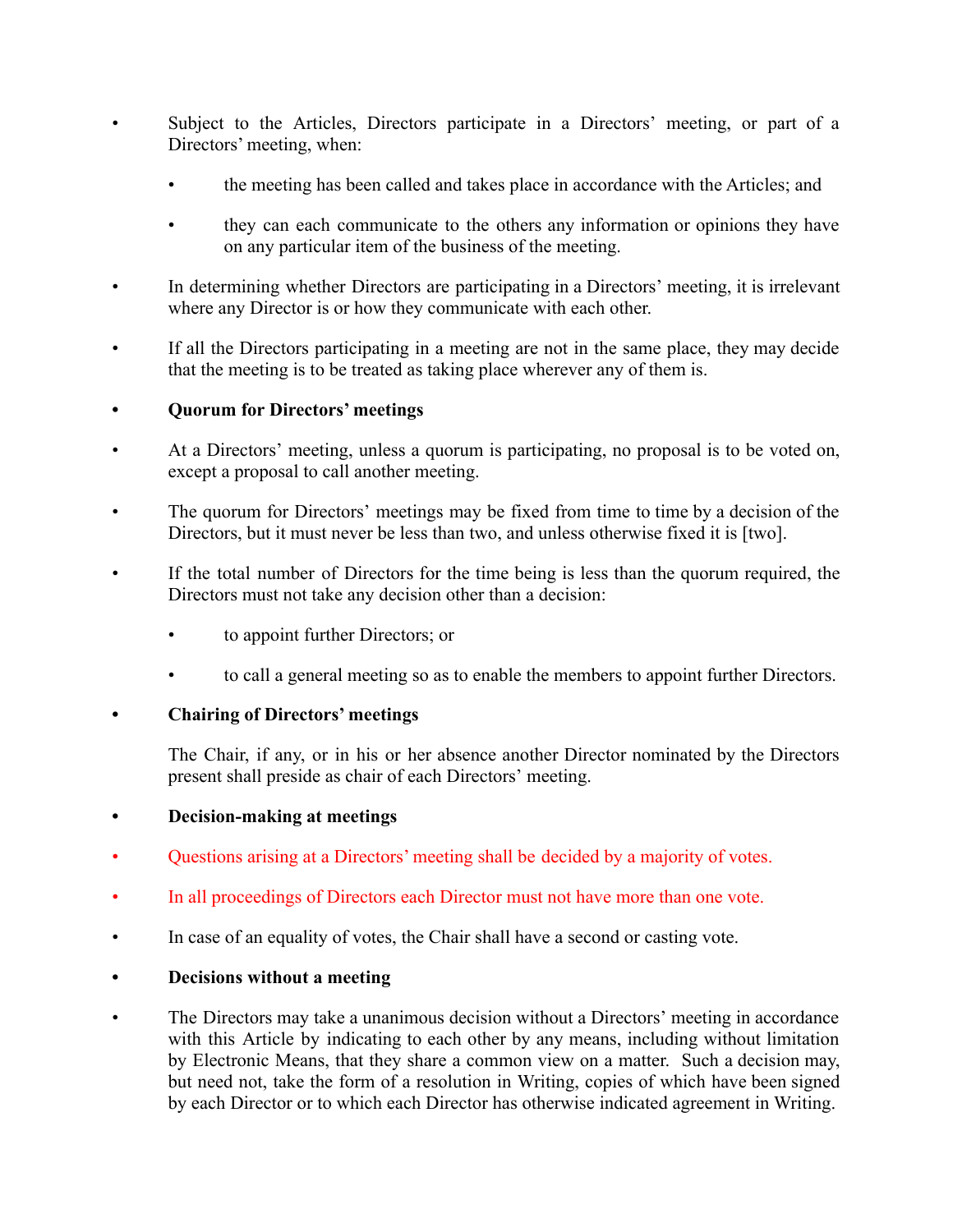- A decision which is made in accordance with Article 18.1 shall be as valid and effectual as if it had been passed at a meeting duly convened and held, provided the following conditions are complied with:
	- approval from each Director must be received by one person being either such person as all the Directors have nominated in advance for that purpose or such other person as volunteers if necessary ("the Recipient"), which person may, for the avoidance of doubt, be one of the Directors;
	- following receipt of responses from all of the Directors, the Recipient must communicate to all of the Directors by any means whether the resolution has been formally approved by the Directors in accordance with this Article 18.2;
	- the date of the decision shall be the date of the communication from the Recipient confirming formal approval;
	- the Recipient must prepare a minute of the decision in accordance with Article 32.

## **• Conflicts of interest**

- Whenever a Director finds himself or herself in a situation that is reasonably likely to give rise to a Conflict of Interest, he or she must declare his or her interest to the Directors unless, or except to the extent that, the other Directors are or ought reasonably to be aware of it already.
- If any question arises as to whether a Director has a Conflict of Interest, the question shall be decided by a majority decision of the other Directors.
- Whenever a matter is to be discussed at a meeting or decided in accordance with Article 18 and a Director has a Conflict of Interest in respect of that matter then, subject to Article 20, he or she must:
	- remain only for such part of the meeting as in the view of the other Directors is necessary to inform the debate;
	- not be counted in the quorum for that part of the meeting; and
	- withdraw during the vote and have no vote on the matter.
- When a Director has a Conflict of Interest which he or she has declared to the Directors, he or she shall not be in breach of his or her duties to the Company by withholding confidential information from the Company if to disclose it would result in a breach of any other duty or obligation of confidence owed by him or her.

## **• Directors' power to authorise a conflict of interest**

**•** The Directors have power to authorise a Director to be in a position of Conflict of Interest provided: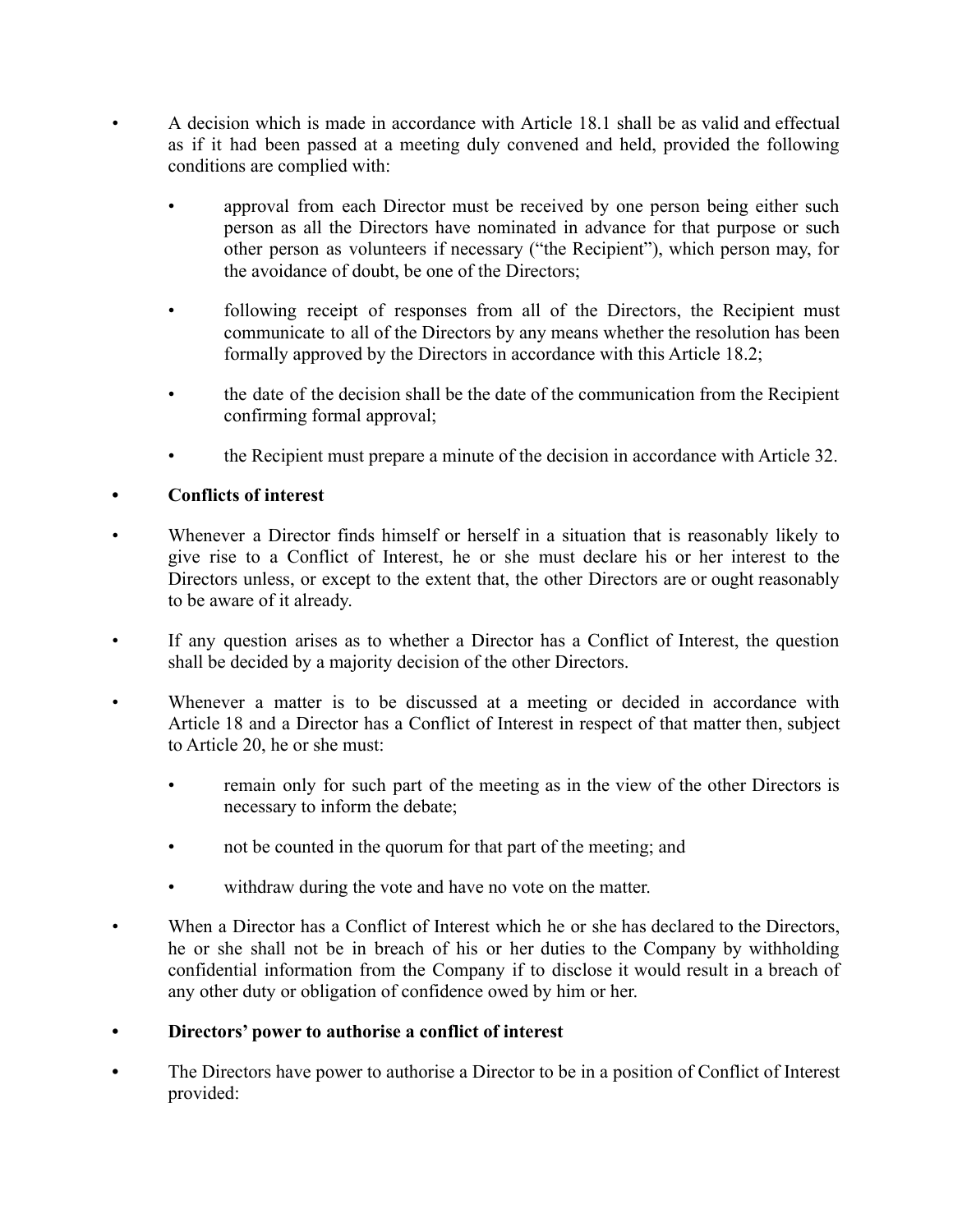- **•** in relation to the decision to authorise a Conflict of Interest, the conflicted Director must comply with Article 19.3;
- **•** in authorising a Conflict of Interest, the Directors can decide the manner in which the Conflict of Interest may be dealt with and, for the avoidance of doubt, they can decide that the Director with a Conflict of Interest can participate in a vote on the matter and can be counted in the quorum;
- **•** the decision to authorise a Conflict of Interest can impose such terms as the Directors think fit and is subject always to their right to vary or terminate the authorisation.
- If a matter, or office, employment or position, has been authorised by the Directors in accordance with Article 20.1 then, even if he or she has been authorised to remain at the meeting by the other Directors, the Director may absent himself or herself from meetings of the Directors at which anything relating to that matter, or that office, employment or position, will or may be discussed.
- **•** A Director shall not be accountable to the Company for any benefit which he or she derives from any matter, or from any office, employment or position, which has been authorised by the Directors in accordance with Article 20.1 (subject to any limits or conditions to which such approval was subject).

## **• Register of Directors' interests**

The Directors shall cause a register of Directors' interests to be kept. A Director must declare the nature and extent of any interest, direct or indirect, which he or she has in a proposed transaction or arrangement with the Company or in any transaction or arrangement entered into by the Company which has not previously been declared.

## **APPOINTMENT AND RETIREMENT OF DIRECTORS**

## **• Methods of appointing Directors**

- Those persons notified to the Registrar of Companies as the first Directors of the Company shall be the first Directors.
- Any person who is willing to act as a Director, and is permitted by law to do so, may be appointed to be a Director by a decision of the Directors.

## **• Termination of Director's appointment**

A person ceases to be a Director as soon as:

• that person ceases to be a Director by virtue of any provision of the Companies Act 2006, or is prohibited from being a Director by law;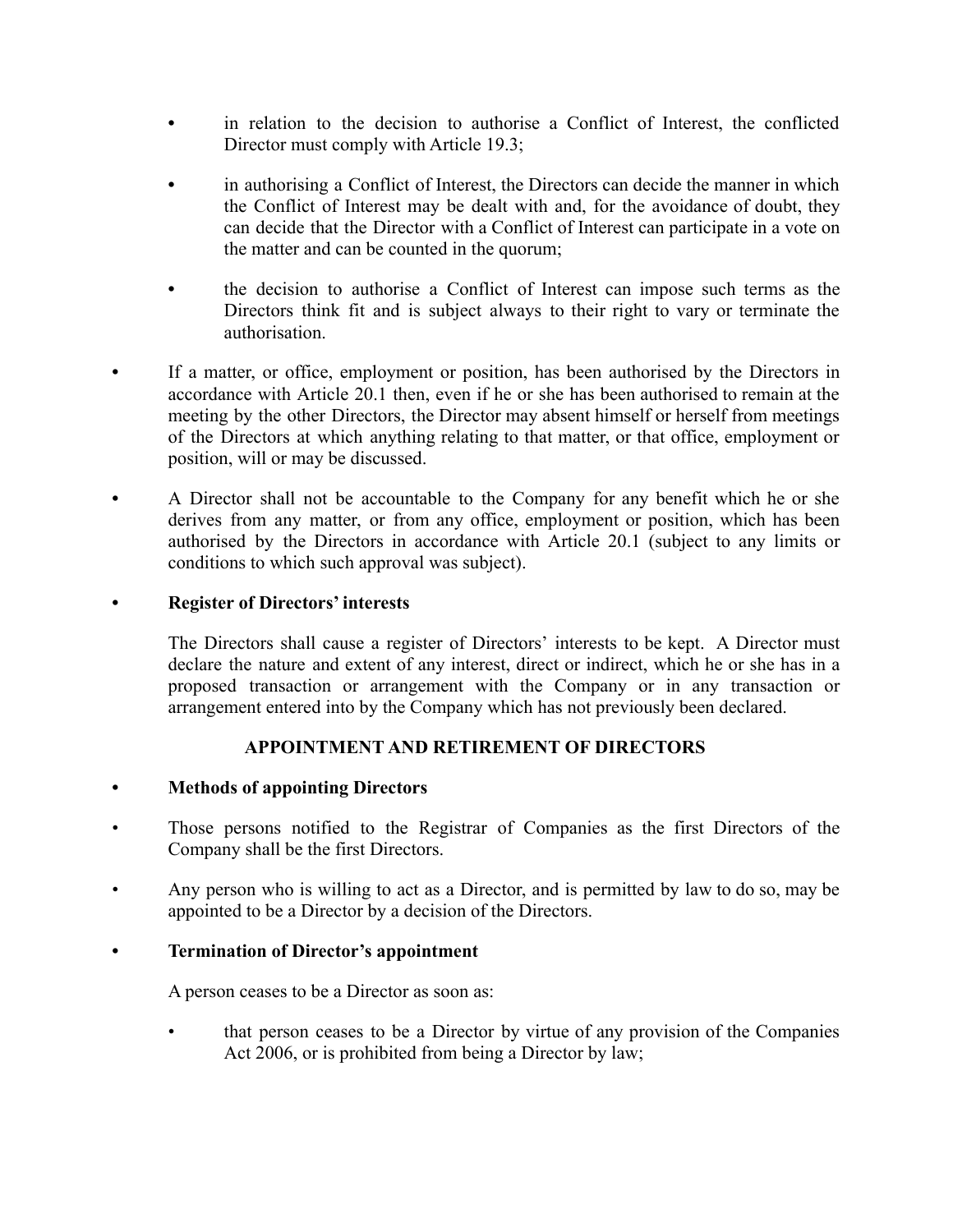- a bankruptcy order is made against that person, or an order is made against that person in individual insolvency proceedings in a jurisdiction other than England and Wales or Northern Ireland which have an effect similar to that of bankruptcy;
- a composition is made with that person's creditors generally in satisfaction of that person's debts;
- notification is received by the Company from the Director that the Director is resigning from office, and such resignation has taken effect in accordance with its terms (but only if at least two Directors will remain in office when such resignation has taken effect); or
- the Director fails to attend three consecutive meetings of the Directors and the Directors resolve that the Director be removed for this reason.
- the Director ceases to be a member.

# **• Directors' remuneration**

- Directors may undertake any services for the Company that the Directors decide.
- Directors are entitled to such remuneration as the Directors determine:
	- for their services to the Company as Directors; and
	- for any other service which they undertake for the Company.
- Subject to the Articles, a Director's remuneration may:
	- take any form; and
	- include any arrangements in connection with the payment of a pension, allowance or gratuity, or any death, sickness or disability benefits, to or in respect of that director.
- Unless the Directors decide otherwise, Directors' remuneration accrues from day to day.
- Unless the Directors decide otherwise, Directors are not accountable to the Company for any remuneration which they receive as Directors or other officers or employees of the Company's subsidiaries or of any other body corporate in which the Company is interested.

## **• Directors' expenses**

- The Company may pay any reasonable expenses which the Directors properly incur in connection with their attendance at:
- meetings of Directors or committees of Directors;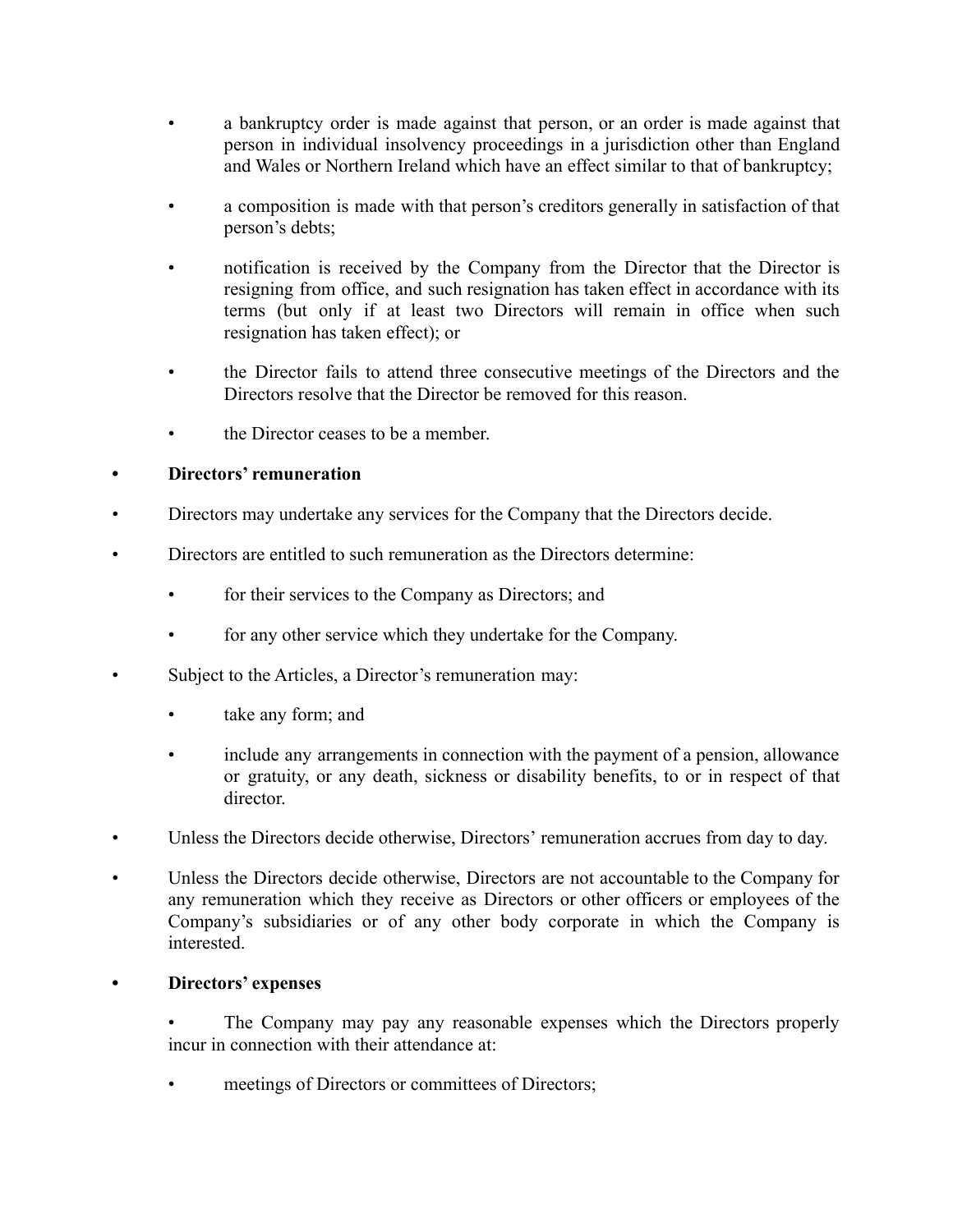- general meetings; or
- separate meetings of any class of members or of the holders of any debentures of the Company,

or otherwise in connection with the exercise of their powers and the discharge of their responsibilities in relation to the Company.

## **MEMBERS**

# **BECOMING AND CEASING TO BE A MEMBER**

## **• Becoming a member**

- The subscribers to the Memorandum are the first members of the Company.
- Such other persons as are admitted to membership in accordance with the Articles shall be members of the Company.
- Each member of the company shall be a Director.
- No person shall be admitted a member of the Company unless he or she is approved by the Directors.
- Every person who wishes to become a member shall deliver to the company an application for membership in such form (and containing such information) as the Directors require and executed by him or her.
- **• Termination of membership**
- Membership is not transferable to anyone else.
- Membership is terminated if:
	- the member dies or ceases to exist;
	- otherwise in accordance with the Articles; or
	- a member ceases to be a Director.

## **DECISION MAKING BY MEMBERS**

- **• Members' meetings**
- The Directors may call a general meeting at any time.
- General meetings must be held in accordance with the provisions regarding such meetings in the Companies Acts.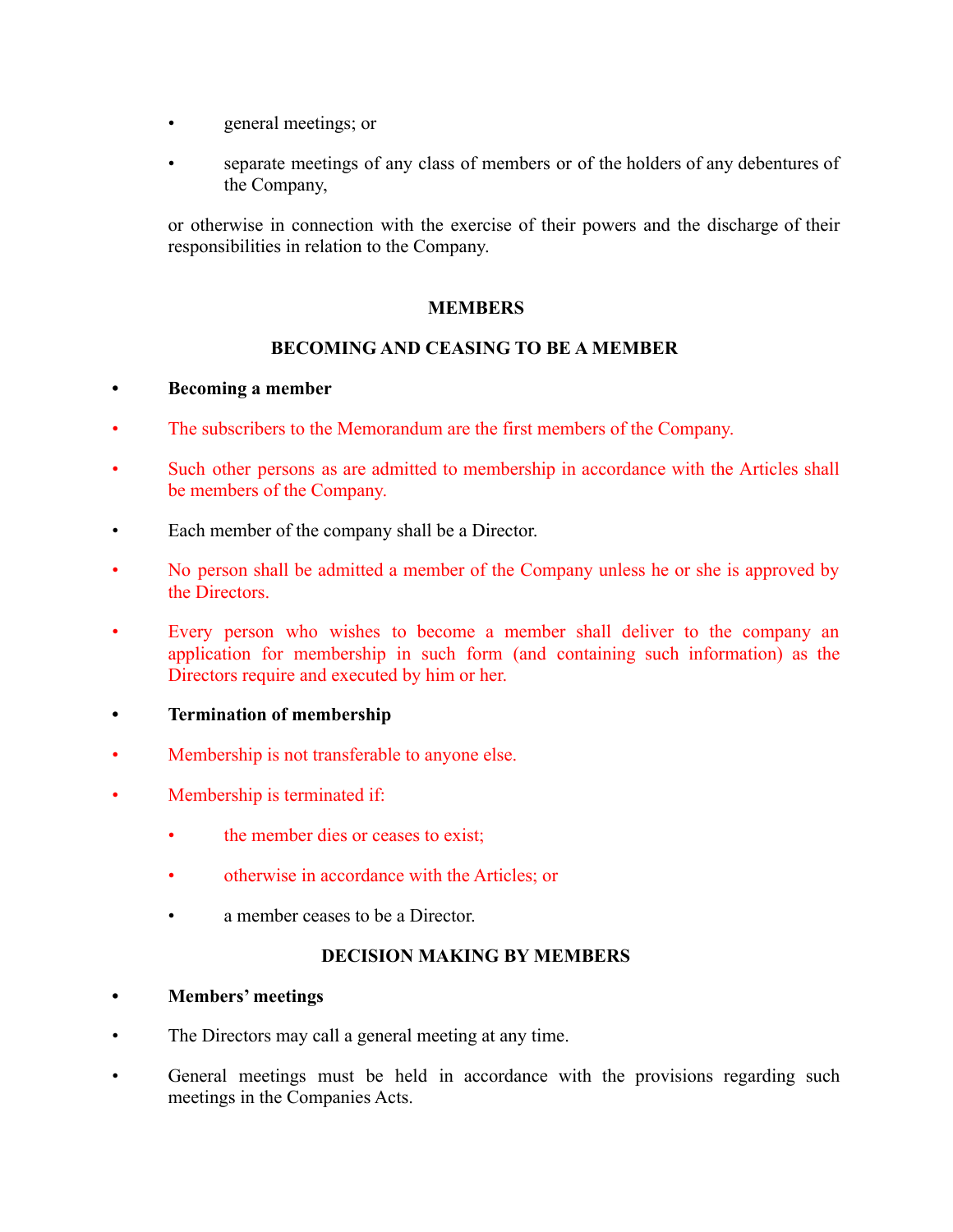- A person who is not a member of the Company shall not have any right to vote at a general meeting of the Company; but this is without prejudice to any right to vote on a resolution affecting the rights attached to a class of the Company's debentures.
- Article 28.3 shall not prevent a person who is a proxy for a member or a duly authorised representative of a member from voting at a general meeting of the Company.

#### **• Written resolutions**

- Subject to Article 29.3, a written resolution of the Company passed in accordance with this Article 29 shall have effect as if passed by the Company in general meeting:
	- A written resolution is passed as an ordinary resolution if it is passed by a simple majority of the total voting rights of eligible members.
	- A written resolution is passed as a special resolution if it is passed by members representing not less than 75% of the total voting rights of eligible members. A written resolution is not a special resolution unless it states that it was proposed as a special resolution.
- In relation to a resolution proposed as a written resolution of the Company the eligible members are the members who would have been entitled to vote on the resolution on the circulation date of the resolution.
- A members' resolution under the Companies Acts removing a Director or an auditor before the expiration of his or her term of office may not be passed as a written resolution.
- A copy of the written resolution must be sent to every member together with a statement informing the member how to signify their agreement to the resolution and the date by which the resolution must be passed if it is not to lapse. Communications in relation to written notices shall be sent to the Company's auditors in accordance with the Companies Acts.
- A member signifies their agreement to a proposed written resolution when the Company receives from him or her an authenticated Document identifying the resolution to which it relates and indicating his or her agreement to the resolution.
	- If the Document is sent to the Company in Hard Copy Form, it is authenticated if it bears the member's signature.
	- If the Document is sent to the Company by Electronic Means, it is authenticated [if it bears the member's signature] or [if the identity of the member is confirmed in a manner agreed by the Directors] or [if it is accompanied by a statement of the identity of the member and the Company has no reason to doubt the truth of that statement] or [if it is from an email Address notified by the member to the Company for the purposes of receiving Documents or information by Electronic Means].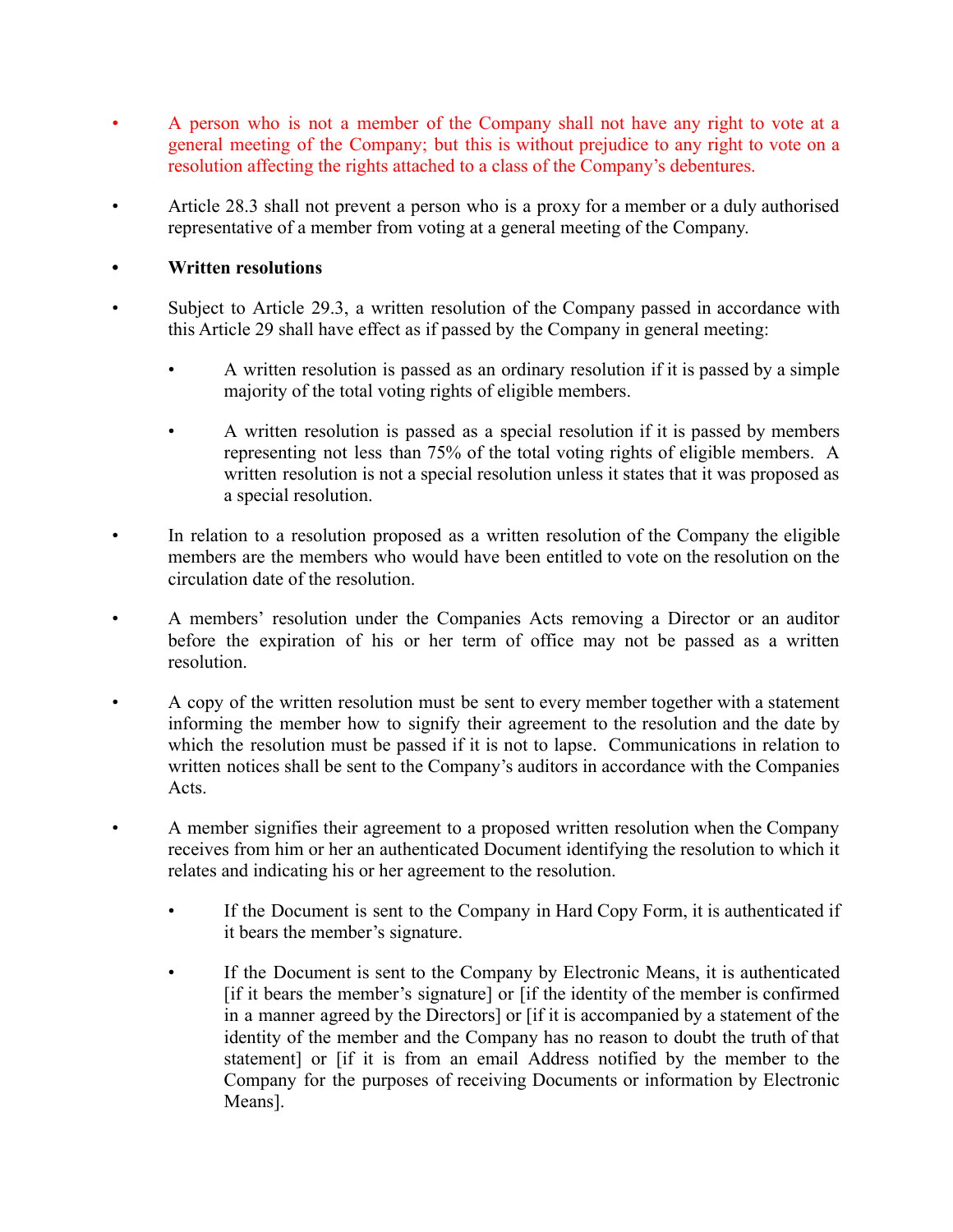- A written resolution is passed when the required majority of eligible members have signified their agreement to it.
- A proposed written resolution lapses if it is not passed within 28 days beginning with the circulation date.

# **ADMINISTRATIVE ARRANGEMENTS AND MISCELLANEOUS**

#### **• Means of communication to be used**

- Subject to the Articles, anything sent or supplied by or to the Company under the Articles may be sent or supplied in any way in which the Companies Act 2006 provides for Documents or information which are authorised or required by any provision of that Act to be sent or supplied by or to the Company.
- Subject to the Articles, any notice or Document to be sent or supplied to a Director in connection with the taking of decisions by Directors may also be sent or supplied by the means by which that Director has asked to be sent or supplied with such notices or Documents for the time being.
- A Director may agree with the Company that notices or Documents sent to that Director in a particular way are to be deemed to have been received within an agreed time of their being sent, and for the agreed time to be less than 48 hours.

#### **• Irregularities**

The proceedings at any meeting or on the taking of any poll or the passing of a written resolution or the making of any decision shall not be invalidated by reason of any accidental informality or irregularity (including any accidental omission to give or any non-receipt of notice) or any want of qualification in any of the persons present or voting or by reason of any business being considered which is not referred to in the notice unless a provision of the Companies Acts specifies that such informality, irregularity or want of qualification shall invalidate it.

## **• Minutes**

- The Directors must cause minutes to be made in books kept for the purpose:
	- of all appointments of officers made by the Directors;
	- of all resolutions of the Company and of the Directors (including, without limitation, decisions of the Directors made without a meeting); and
	- of all proceedings at meetings of the Company and of the Directors, and of committees of Directors, including the names of the Directors present at each such meeting;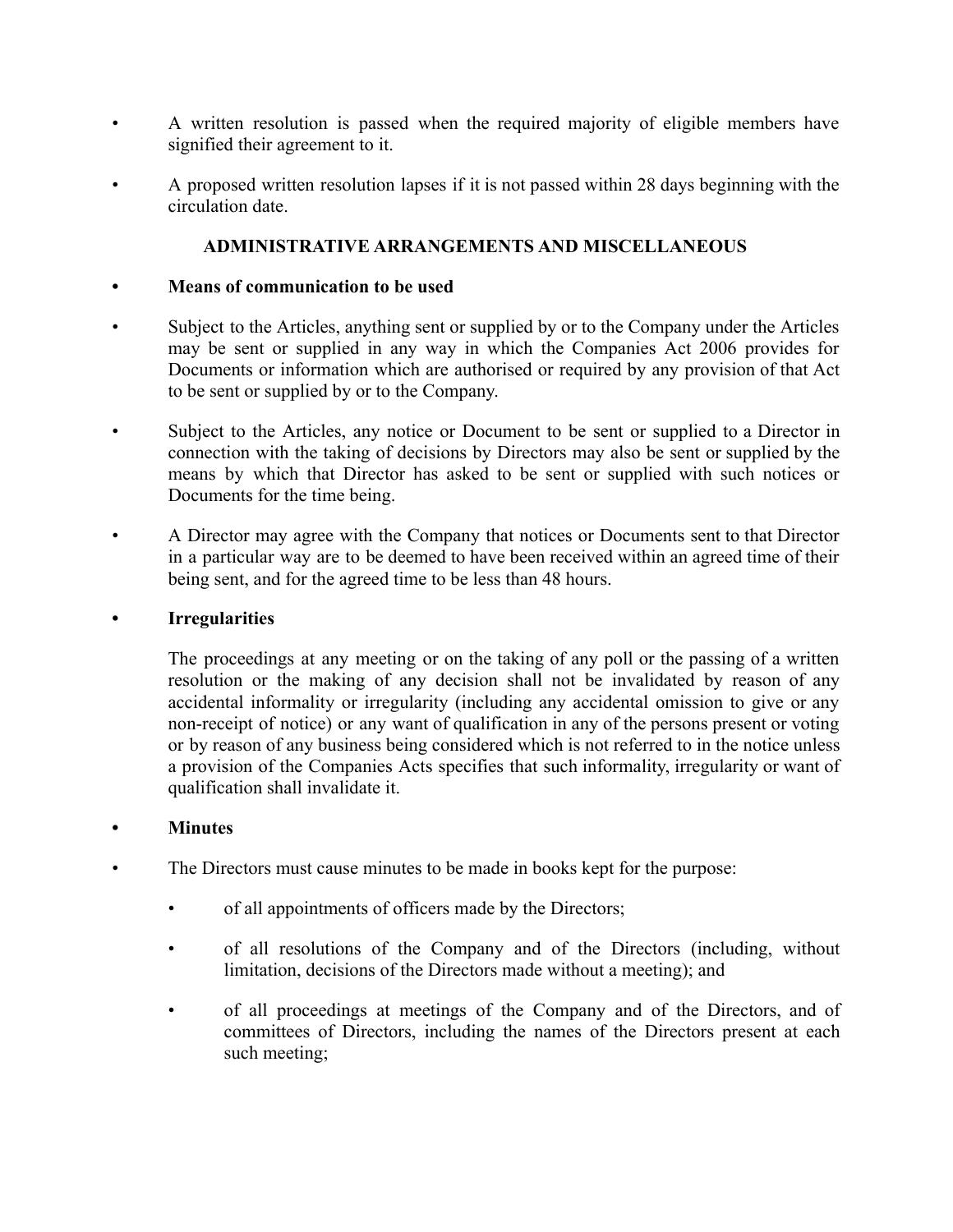and any such minute, if purported to be signed (or in the case of minutes of Directors' meetings signed or authenticated) by the chair of the meeting at which the proceedings were had, or by the chair of the next succeeding meeting, shall, as against any member or Director of the Company, be sufficient evidence of the proceedings.

• The minutes must be kept for at least ten years from the date of the meeting, resolution or decision.

#### **• Records and accounts**

The Directors shall comply with the requirements of the Companies Acts as to maintaining a members' register, keeping financial records, the audit or examination of accounts and the preparation and transmission to the Registrar of Companies and the Regulator of:

- annual reports;
- annual returns; and
- annual statements of account.
- Except as provided by law or authorised by the Directors or an ordinary resolution of the Company, no person is entitled to inspect any of the Company's accounting or other records or Documents merely by virtue of being a member.

#### **• Indemnity**

- Subject to Article 34.2, a relevant Director of the Company or an associated company may be indemnified out of the Company's assets against:
	- any liability incurred by that Director in connection with any negligence, default, breach of duty or breach of trust in relation to the Company or an associated company;
	- any liability incurred by that Director in connection with the activities of the Company or an associated company in its capacity as a trustee of an occupational pension scheme (as defined in section 235(6) of the Companies Act 2006); and
	- any other liability incurred by that Director as an officer of the Company or an associated company.
- This Article does not authorise any indemnity which would be prohibited or rendered void by any provision of the Companies Acts or by any other provision of law.
- In this Article:
	- companies are associated if one is a subsidiary of the other or both are subsidiaries of the same body corporate; and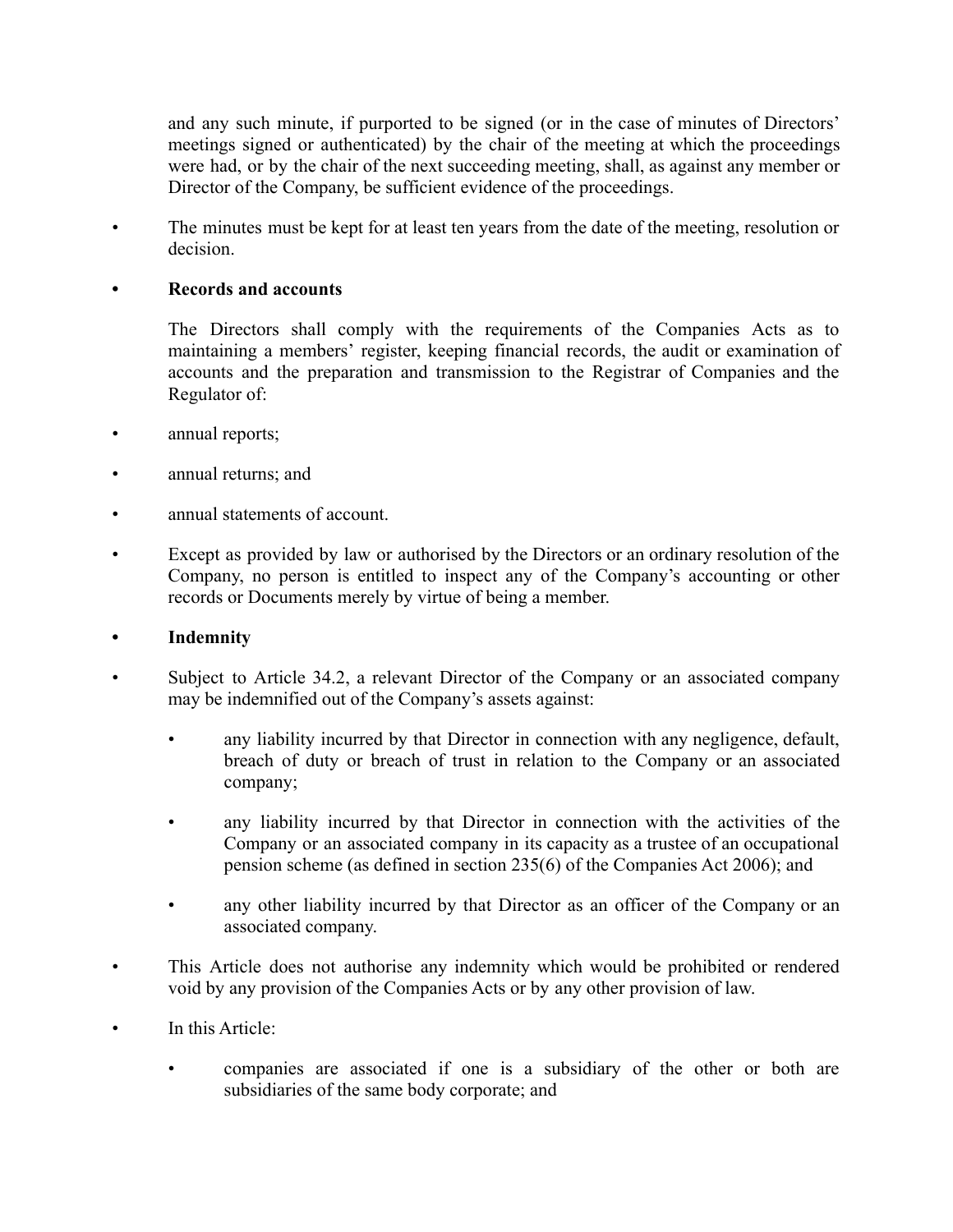• a "relevant Director" means any Director or former Director of the Company or an associated company.

#### **• Insurance**

- The Directors may decide to purchase and maintain insurance, at the expense of the Company, for the benefit of any relevant Director in respect of any relevant loss.
- In this Article:
	- a "relevant Director" means any Director or former Director of the Company or an associated company;
	- a "relevant loss" means any loss or liability which has been or may be incurred by a relevant Director in connection with that Director's duties or powers in relation to the Company, any associated company or any pension fund or employees' share scheme of the company or associated company; and
	- companies are associated if one is a subsidiary of the other or both are subsidiaries of the same body corporate.

#### **• Exclusion of model articles**

The relevant model articles for a company limited by guarantee are hereby expressly excluded.

## **SCHEDULE**

## **INTERPRETATION**

#### **Defined terms**

In the Articles, unless the context requires otherwise, the following terms shall have the following meanings:

| <b>Term</b>         | <b>Meaning</b>                                                                                                  |
|---------------------|-----------------------------------------------------------------------------------------------------------------|
| "Address"           | includes a number or address used for the<br>purposes of sending or receiving Documents by<br>Electronic Means; |
| "Articles"          | the Company's articles of association;                                                                          |
| "asset-locked body" | means (i) a community interest company, a<br>charity or a Permitted Society; or (ii) a body                     |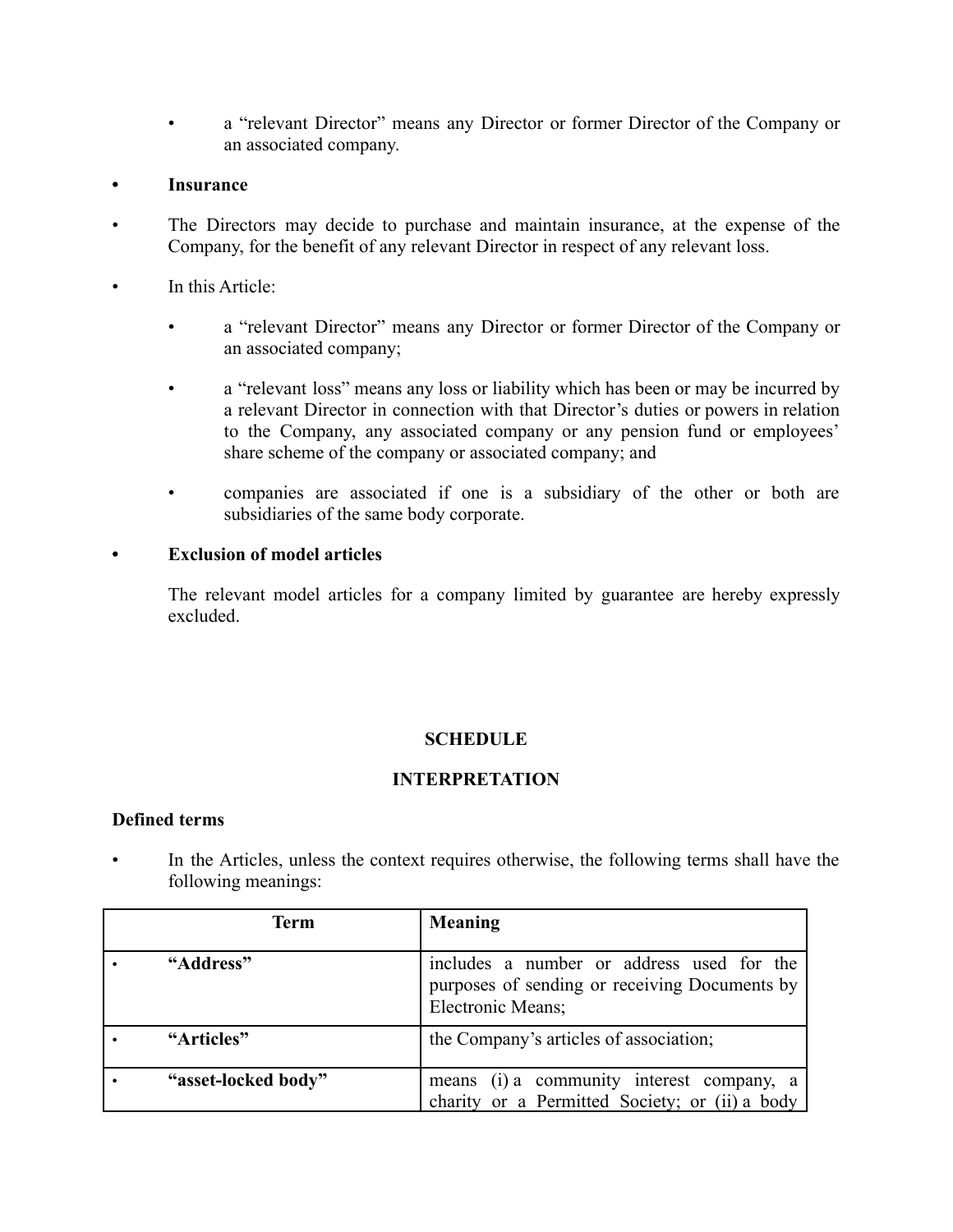|                                                   | established outside the United Kingdom that is<br>equivalent to any of those;                                                                                                                                             |
|---------------------------------------------------|---------------------------------------------------------------------------------------------------------------------------------------------------------------------------------------------------------------------------|
| "bankruptcy"                                      | includes individual insolvency proceedings in a<br>jurisdiction other than England and Wales or<br>Northern Ireland which have an effect similar to<br>that of bankruptcy;                                                |
| "Chair"                                           | has the meaning given in Article 10;                                                                                                                                                                                      |
| "Circulation Date"                                | in relation to a written resolution, has the<br>meaning given to it in the Companies Acts;                                                                                                                                |
| "Clear Days"                                      | in relation to the period of a notice, that period<br>excluding the day when the notice is given or<br>deemed to be given and the day for which it is<br>given or on which it is to take effect;                          |
| "community"                                       | is to be construed in accordance with accordance<br>with Section $35(5)$ of the Company's (Audit)<br>Investigations and Community Enterprise) Act<br>2004;                                                                |
| "Companies Acts"                                  | means the Companies Acts (as defined in<br>Section 2 of the Companies Act 2006), in so far<br>as they apply to the Company;                                                                                               |
| "Company"                                         | [Community Interest Company/C.I.C.];                                                                                                                                                                                      |
| "Conflict of Interest"                            | any direct or indirect interest of a Director<br>(whether personal, by virtue of a duty of loyalty<br>another organisation or otherwise) that<br>to<br>conflicts, or might conflict with the interests of<br>the Company; |
| "Director"                                        | a director of the Company, and includes any<br>person occupying the position of director, by<br>whatever name called;                                                                                                     |
| "Document"                                        | includes, unless otherwise<br>indicated,<br>any<br>document sent or supplied in Electronic Form;                                                                                                                          |
| "Electronic<br>Form"<br>and<br>"Electronic Means" | have the meanings respectively given to them in<br>Section 1168 of the Companies Act 2006;                                                                                                                                |
| "Hard Copy Form"                                  | has the meaning given to it in the Companies Act<br>2006;                                                                                                                                                                 |
| "Memorandum"                                      | the Company's memorandum of association;                                                                                                                                                                                  |